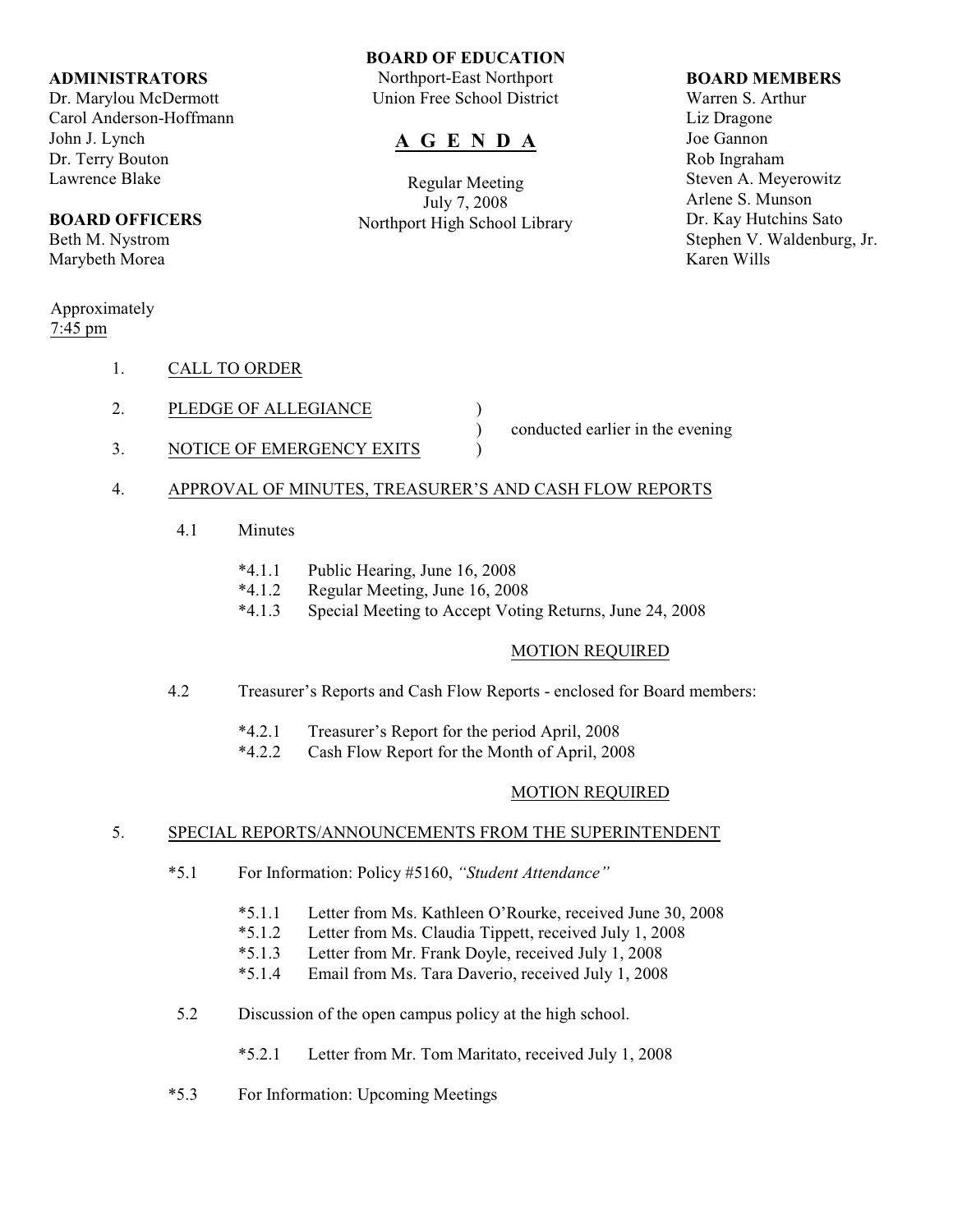## 6. COMMUNICATIONS

*Please Note: This is the opportunity for persons who had written letters to the Board to speak to the Board regarding the issues raised in their communications. Speakers are asked to keep their comments brief, and to speak for no longer than 5 minutes.*

- 6.1 Communications received regarding music teacher:
	- \*6.1.1 Letter from Ms. Patricia Gardiner, along with petition signed by 97 parents/students, received June 30, 2008
	- \*6.1.2 Email from Michael and Susan Goz, received June 30, 2008
	- Email from Ed and Vivian DePinter, received June 30, 2008
	- \*6.1.4 Letter from Virginia A. Cosenza-Locke, received June 30, 2008
	- \*6.1.5 Letter from Beth Taylor Devlin, received June 30, 2008
	- Letter from Diane M. Viale-Pomes, received July 1, 2008
- \*6.2 Letter from Mr. Phil Fortuna, received June 30, 2008, re: Reorganization meeting
- \*6.3 Letter from Mr. Bent Thomsen, received July 1, 2008, re: Bond Proposition Vote

## 7. PUBLIC PARTICIPATION

*Please Note: Community members are invited to share their questions, comments, or concerns with the school board. When speaking, citizens should state their name and address for the record and limit their presentation to 5 minutes. Where possible, the board will answer factual questions immediately. A written response may be provided when information is not available. If a response would involve discussion of board policy or decisions which might be of interest to citizens not present at the meeting, the board may place the item on a future meeting agenda*.

### 8. SUPERINTENDENT'S REPORT, GENERAL - FOR BOARD ACTION

8.1 Recommendation to approve the following Personnel Schedules:

| $*8.1.1$ | Schedule A |                | Certified Staff                |
|----------|------------|----------------|--------------------------------|
| $*8.1.2$ | Schedule B | $\blacksquare$ | Non-Instructional Staff        |
| $*8.1.3$ | Schedule C | $\sim 10$      | <b>Salary Transfers</b>        |
| $*8.1.4$ | Schedule D | $\blacksquare$ | Extra Pay                      |
| $*8.1.5$ | Schedule J |                | Committee on Special Education |
| $*8.1.6$ | Schedule M | $\blacksquare$ | Tenure                         |

#### MOTION REQUIRED

- 8.2 Recommendation to receive for a first reading revisions to the following policies:
	- \*8.2.1 Policy #9501, *"Condition of Employment Cabinet Members"*
	- \*8.2.2 Policy #9502, *"Condition of Employment Directors"*

#### MOTION REQUIRED

- 8.3 Recommendation to receive for a first reading the following textbook:
	- 8.3.1 Imaginez: le francais sans frontieres Cherie Mitschke Vista Higher Learning  $11<sup>th</sup> - 12<sup>th</sup>$  Grades

#### MOTION REQUIRED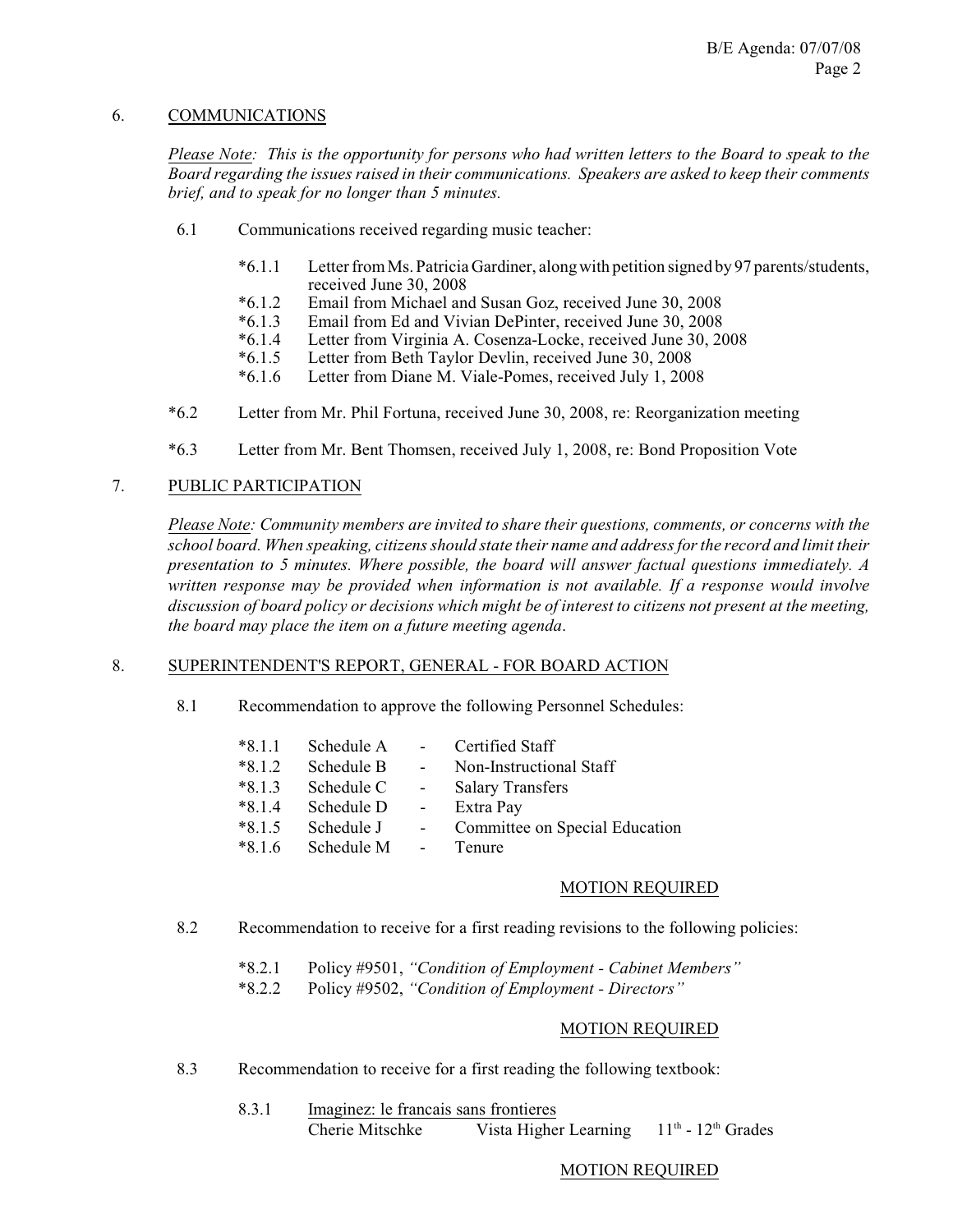## 9. SUPERINTENDENT'S REPORT, FINANCIAL - FOR BOARD ACTION

\*9.1 Recommendation to take specified action on the following BIDS:

EDUCATIONAL \*9.1.1 Award - Driver's Education - In-car Instruction

TRANSPORTATION:

\*9.1.2 Award - Transportation for District Students Attending Out-of-District Schools

### MOTION REQUIRED

\*9.2 Recommendation to take specified action on the following BIDS:

EDUCATIONAL \*9.2.1 Reject - Periodicals

## MOTION REQUIRED

\*9.3 Recommendation to declare the attached list of selected equipment as surplus approving disposal in accordance with Board Policy.

### MOTION REQUIRED

\*9.4 Recommendation to approve transfer of general fund appropriations in the 2007-2008 budget.

## MOTION REQUIRED

\*9.5 Recommendation to approve invoice from the Nassau-Suffolk School Boards Association, Inc., re: 2008-2009 Board membership dues - enclosed for Board members.

## MOTION REQUIRED

#### 10. SUPERINTENDENT'S REPORT - FOR INFORMATION ONLY

- 10.1 Student Activity Account Reports as of April, 2008 from:
	- \*10.1.1 Northport High School
		- \*10.1.2 East Northport Middle School
		- \*10.1.3 Northport Middle School
- \*10.2 Schedule H Use of Facilities
- \*10.3 Schedule I Home Instruction
- \*10.4 Investment Report as of April, 2008
- \*10.5 Monthly Revenue & Budget Status Reports as of May 2008
- 11. UNFINISHED BUSINESS